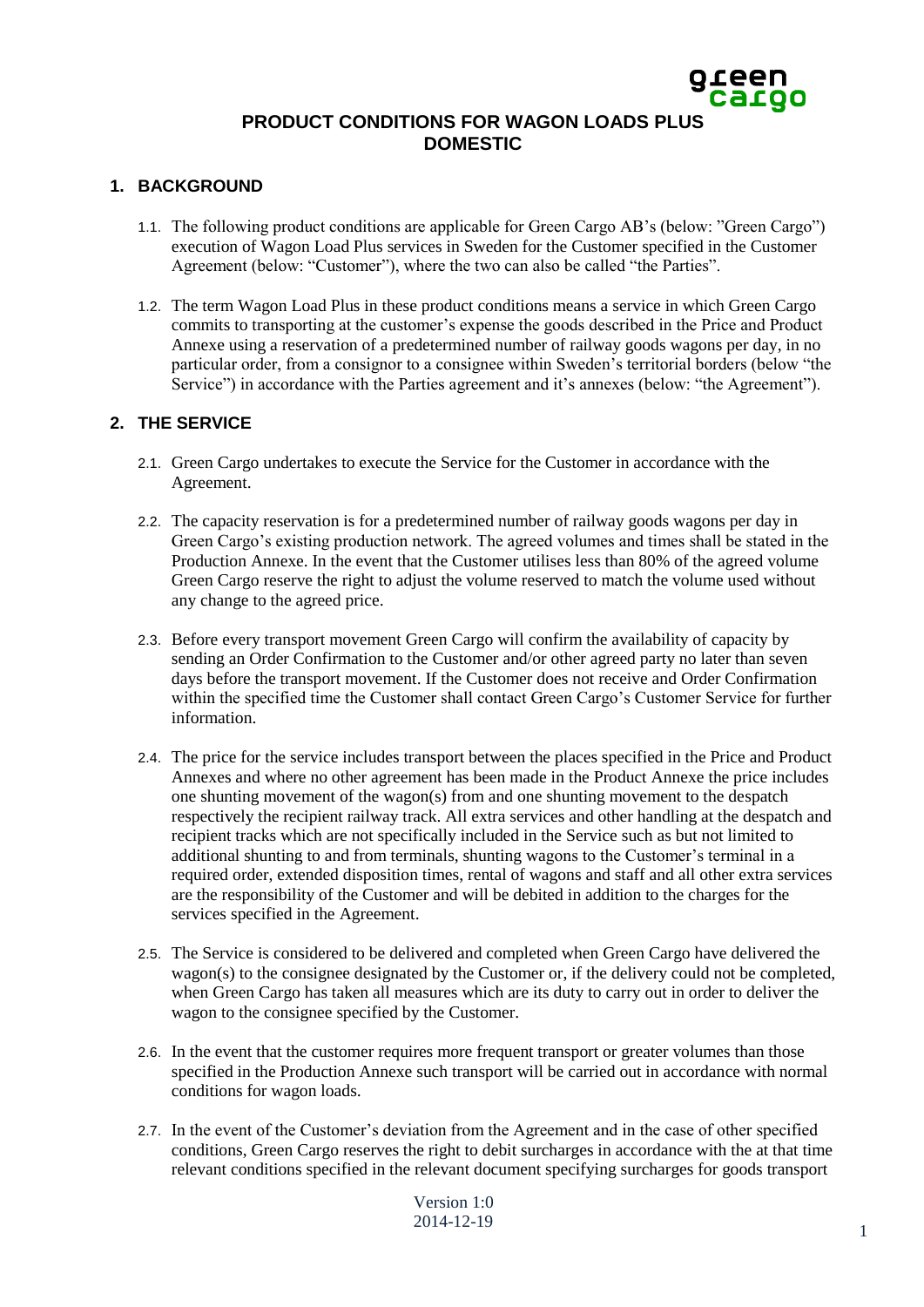

by rail. For more information about surcharges please contact Customer Support via www.greencargo.com/en or the Green Cargo Sales Person responsible for this Agreement.

# **3. THE CUSTOMERS'S UNDERTAKINGS AND RESPONSIBILITY**

- 3.1. In the event that the Customer is not the physical consignor or consignee the Customer remains liable to Green Cargo as consignor respectively consignee, including responsibility for fulfilling safety regulations when collection and delivery take place, as well as responsibility as the consignor of dangerous goods in accordance with the relevant regulations for the each relevant type of transport such as the Swedish law (2006:263) on transport of dangerous goods and ADR/RID/IMDG.
- 3.2. Additionally the following conditions apply for the Service's execution, where the Customer is always responsible to Green Cargo:
- a) to ensure that Green Cargo have access to all information Green Cargo needs in order to execute the Service;
	- i) to report to Green Cargo any disturbances which may influence the Customer's possibility to despatch and receive wagons;
- b) to ensure that the consignor makes it possible for Green Cargo to collect a specified wagon and/or goods from the consignor's premises without having to take extra actions such as moving other wagons;
- c) to ensure that the consignee makes it possible for Green Cargo to place wagons and/or goods at the consignee's premises at the agreed delivery time;
- d) to carry out its part of the Agreement in such a way that it is made possible for Green Cargo to fulfil its commitments and the requirement to observe regulations and laws which the Service demands;
- e) to keep itself updated in relation to applicable laws and regulations as well as Green Cargo's at any given time applicable charges, regulations and instructions related to the Service. For more information about these laws, regulations and instructions please contact Customer Suppport via www.greencargo.com/en or the Green Cargo Sales Person responsible for the Agreement; and
- f) that wagons owned or rented by the Customer have a wagon keeper which is signatory to the international agreement for the use of wagons, GCU (General Contract of Use for wagons – both the international agreement and information about the signatory wagon keepers is available at www.gcubureau.org).
- 3.3. If the Customer is an infrastructure administrator the Customer shall additionally at the departure and arrival premises
- a) ensure the establishment and execution of practices which ensure the availability of the current edition of the Traffic Safety Instructions (TRI) in accordance with the duties of an infrastructure administrator;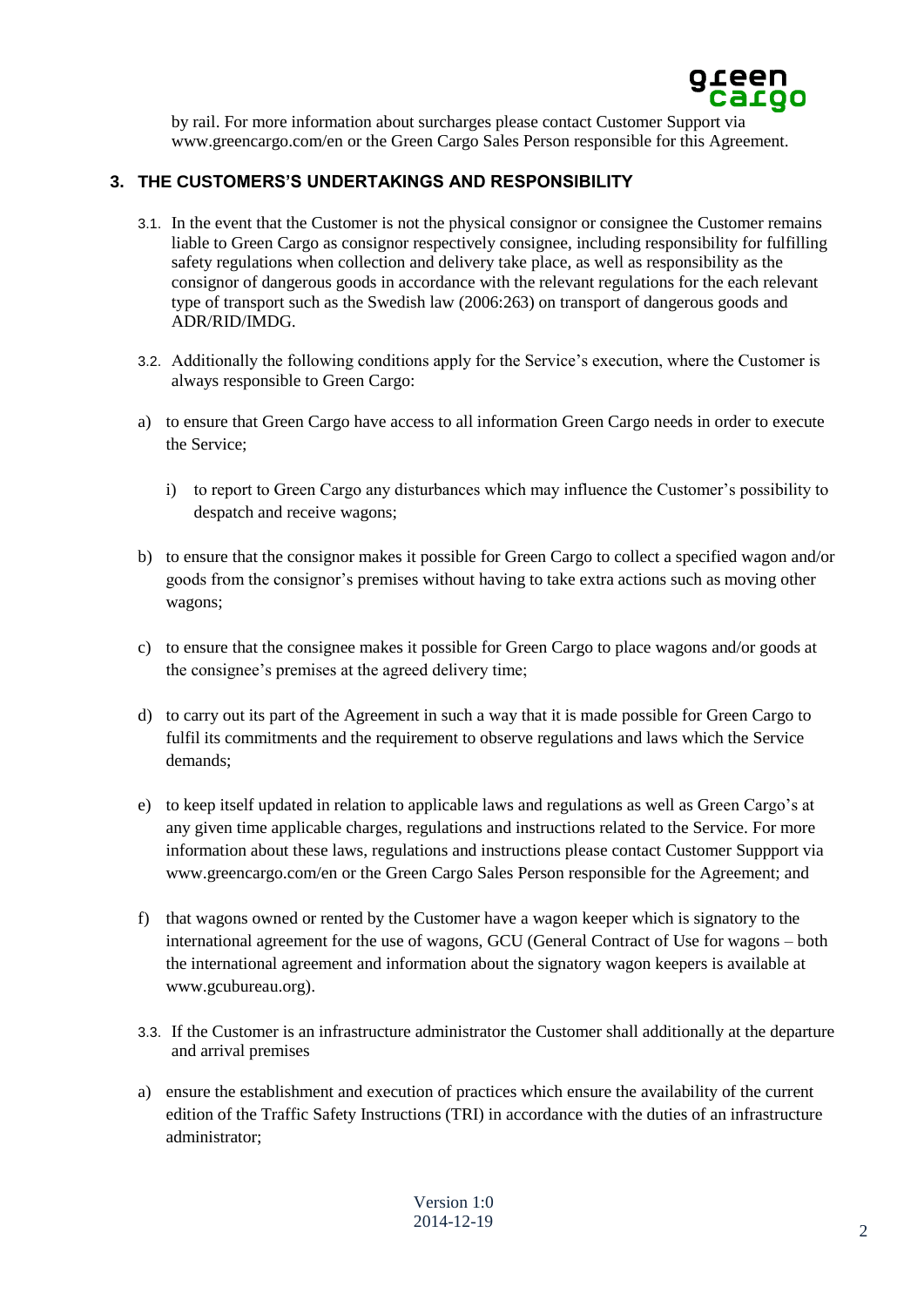

- b) communicate to Green Cargo current and valid security and safety instructions related to the Customer's premises; and
- c) be the party primarily liable for damage to third parties, but with the possibility of requesting reimbursement by way of recourse from Green Cargo in the event that the damage was caused by error or omission on the part of Green Cargo.
- 3.4. The Customer guarantees to carry out all commitments in accordance with the Agreement. The Customer is consequentially responsible for any extra costs which result from the Customer's breach of the Agreement.
- 3.5. In the event of major deviation from the valid regulations and the Customer's commitments expressed in the Agreement Green Cargo reserves the right not to execute the Service until the shortcoming is remedied.

## **4. TRANSPORT TIMES**

- 4.1. Train traffic will take place in accordance with Green Cargo's normal timetable. Reduced traffic intensity may occur during public holidays as well as during the summer period. The times for collection and delivery of wagons may be altered during the validity of the agreement.
- 4.2. Green Cargo has the right to unilaterally carry out changes in the production network during the validity of the agreement both in the form of temporary, such as the cancellation of specific departures, as well as permanent changes. In the case of permanent changes in the transport network which will affect the Customer, e.g. reduction of traffic frequency or discontinuance of traffic to a specific terminal or rail tax point, Green Cargo shall inform the Customer in writing no less than three months before the decision is executed.

# **5. TRANSPORT DOCUMENTS**

- 5.1. Transport documents must be delivered to Green Cargo not less than two hours before the departure from the Customer's track if nothing else is specified in the order confirmation.
- 5.2. The Customer shall, not later than three weeks before the transport, inform Green Cargo in the event that the goods totally or partially require special transport or are regulated by ADR, IMDG regulations or other equivalent regulations.
- 5.3. The transport document shall contain information in accordance with the previously placed transport order. The transport document shall be written or in an agreed electronic format (e.g. via EDI). Written transport documents can be in the form of an order form, a SIS consignment note or consignment note data. For more information about transport documents please contact Customer Support via www.greencargo.com/en or the Green Cargo Sales Person responsible for this Agreement.
- 5.4. If the consignment totally or partially consists of dangerous goods a separate consignment note shall be used for such goods. The Customer is responsible for ensuring that the goods that are listed in the consignment note are declared in accordance with the respective transport type's compulsory regulations (e.g. ADR or IMDG) and that every package in the consignment is labelled with the markings and labelling required by the relevant regulations as well as the availability of Transport Emergency Cards for the respective types of goods in all the languages of the countries through which the transport shall travel, and include a consignor's certificate in accordance with relevant requirements.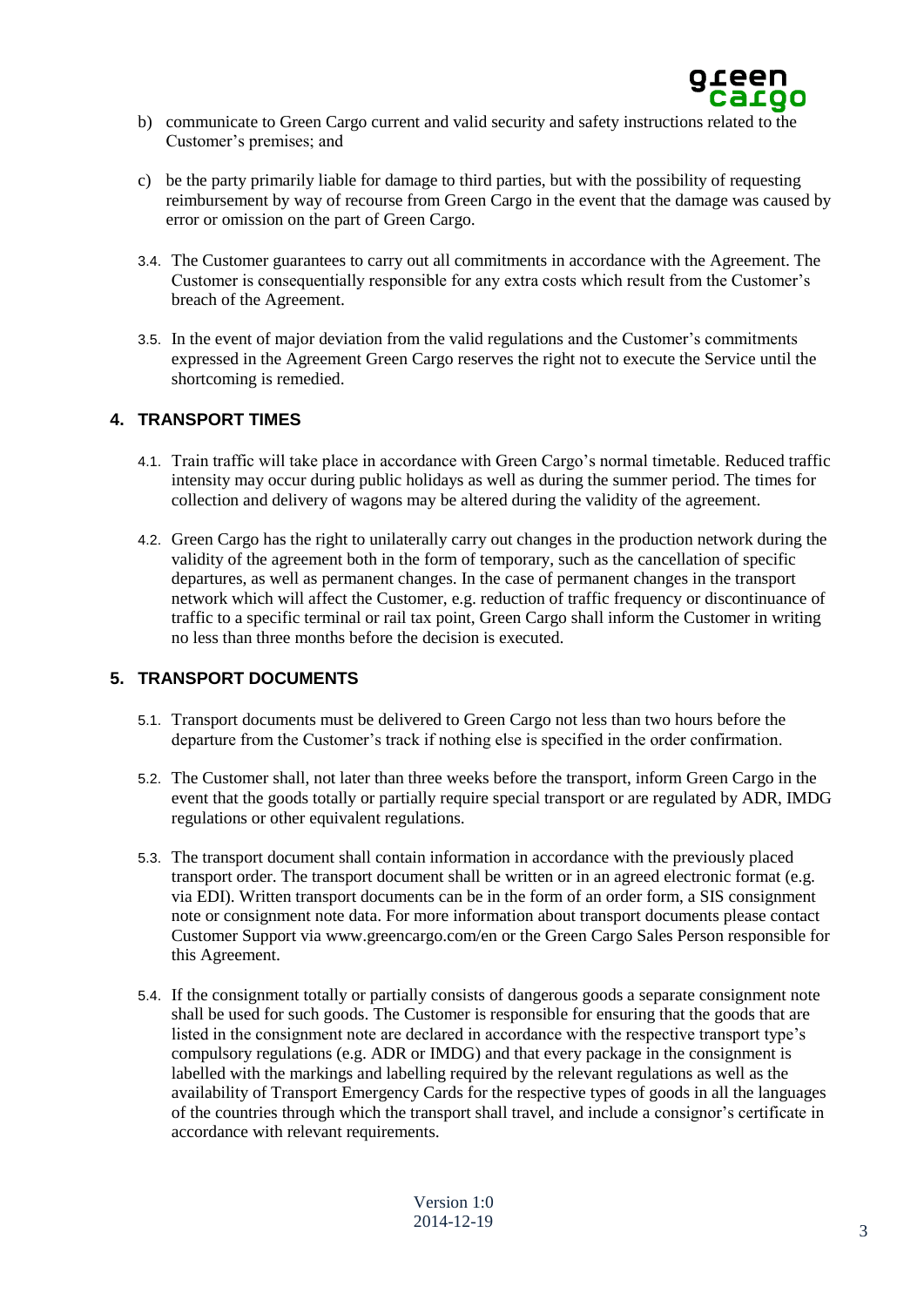

# **6. NOTIFICATION & ADVICE**

- 6.1. Green Cargo will notify, unless the Customer has specifically declined notification, the estimated time at which the empty wagon will be available as well as the estimated time at which the loaded wagon will arrive at the agreed delivery point.
- 6.2. The notification message will be addressed to the person designated as notification recipient in the Production Annexe. Notification to other parties will only be made at the specific request of the Customer.

# **7. CANCELLATION AND CHANGES TO TRANSPORT ORDER**

- 7.1. Cancellation of or change to a transport order shall be made to Green Cargo's Customer Service.
- 7.2. Green Cargo has the right to debit surcharges for transport orders cancelled by the Customer if Green Cargo has already confirmed the transport order.

## **8. DISCREPANCY REPORTS**

- 8.1. Unless the Customer has specifically declined reports of discrepancies Green Cargo will notify the Customer if the estimated time of arrival at the destination will be exceeded by more than one hour. The notification of discrepancy will be addressed to the person designated as discrepancy notification recipient in the Production Annexe. Notification to other parties will only be sent at the specific request of the Customer.
- 8.2. Discrepancy reports will be sent out between 07:00 and 17:00 hours on any working day (weekdays Monday – Friday which are not public holidays) and will contain information of a revised estimated time at which an empty wagon will be made available, or a revised estimated arrival time.

## **9. LOADING INSTRUCTIONS**

9.1. The Customer is answerable to Green Cargo as consignor for loading and anchorage of goods in accordance with relevant laws, regulations and loading instructions. For more information or advice about current loading regulations etc please contact Customer Support via www.greencargo.com/en or the Green Cargo sales person responsible for this Agreement.

#### **10. SPECIAL TRANSPORT**

- 10.1. "Special transport" designates transport of goods with a load profile which exceeds the normal and for which special permits must be sought and received.
- 10.2.A prerequisite for execution of special transport is that Green Cargo has received a special permit as well as there being a decision about special transport conditions from the relevant infrastructure administrators. The Customer is responsible for supplying Green Cargo with exact information for Green Cargo's application for a permit. The permit as well as the conditions for the special transport are based on the information of dimensions and weight supplied by the Customer requesting the special transport. It is therefore incumbent on the Customer to ensure that the measurements and weight information supplied by the Customer are not exceeded. The Customer is responsible for all costs which may result in the event of measurements or weight supplied by the Customer being exceeded.
- 10.3.In the "Goods description" field in the consignment note the Customer shall enter the permit number which has been specified in the Price and Product Annexe. Green Cargo reserves the